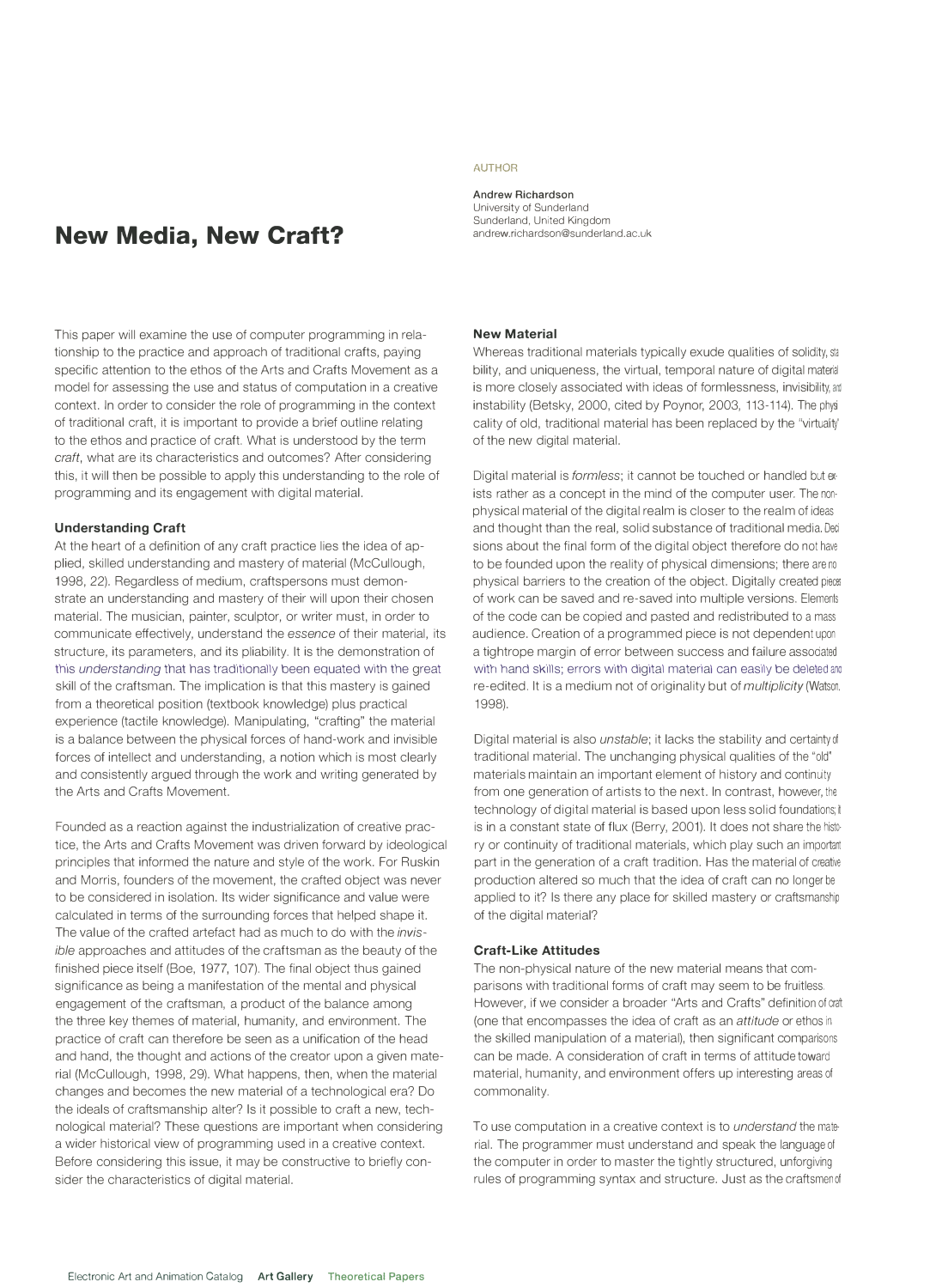the Arts and Crafts Movement sought a deep, skilled understanding of, and harmony with, their material, so the application of programming in the creation of artwork demands a similar understanding of the computer material. Programming requires a disciplined and rigorous approach, and the development of creative work demands athorough understanding of the structure and grammar of the code. Realizing the true potential for programming as a means of generating creative work involves a systematic process of learning and development. This "apprenticeship" process can be likened to that undertaken by masters of traditional crafts, in which a thorough understanding and mastery of material is developed through careful practice and application. The understanding of computer code, gained from systematic practice and application, affords greater understanding and mastery of the computer material.

Using programming to create a piece of art or design requires an abstraction of thinking, translating the idea of the final visual form into a structure required to create the work. A leap of understanding is required to translate a creative idea into a piece of code. Creative ideas and solutions are thus abstracted into structures and objects that are "natural" to the computer material. Such an understanding of material subsequently creates work that echoes the invisible structure of the code. Mathematical procedures and geometric structures, which are fundamental to the medium, are often utilized in the creation of work. Repetitive patterns, growing organisms, self-similar patterns are all mirrors of the computational structures that generate them.

The use of programming, as a way of manipulating and understanding the new material, also represents the means by which artists and designers are able to get closest to the virtual material. When they use programming to create a visual work, the underlying process and structure become of fundamental importance. The invisible structure of the work becomes as significant as the final outcome. The work experienced by the viewer is a visual translation of the underlying framework and "mental engagement" of the artist or designer with the material. In direct contrast to the post-modern point-and-click, cut-and-paste approach to creating a piece of creative work, the use of programming requires that a framework is firmly established, around which the work is built. For example, it is interesting to note the emphasis placed on the process and structure of programmed interactive work. ART + COM published various "sketches" of their large-scale interactive works, which include samples of code, highlighting the importance of the invisible process and structure that underpin the artwork.

Another characteristic of artists or crafts people who truly understand their digital or traditional material, its boundaries and capabilities, is the ability to use minimal material in the creation of work (economy of material). The superior programmer, just like the superior craftsman, can generate more efficient results from a minimum amount of code. Elegant programming, as in the craft process, structures the material in such a way that maximum use is made of minimal material.

Ruskin and Morris also observed that a key element in the value of the craft object is its *humanity:* the object as a representation of the artist's skill, satisfying the basic human urge to create form from raw material. An important facet of the craft object is its link to the human process of creation. Just as the unformed block of wood or clay gives the craftsperson raw material to begin sculpting, so computer

code gives the artist a "blank canvas" with which to manipulate the computer material. Working with code in a creative context thus satisfies the same fundamental human urge to create, to generate something from nothing. The directness of the process of programming with the computer allows the creator to directly manipulate the material without added software intervention. Code, therefore, opens up the computer as material for the programmer to work with, allowing skilled individuals to exert their ideas upon it and through it. The result of this process is that the programmed object itself may be considered as a type of hand-crafted piece of work, a manipulation of raw computational material as an expression of the practised skill and mastery of its creator.

The idea of environment, the third key factor in the work of the Arts and Crafts Movement, is also reflected in the character of coded work. The source of much program-based visual artwork comes, directly or indirectly, from the environment, either as source data for work or as inspiration from the creation of organic "life." The computer as "reactive" material (Maeda, 1999) uses code to translate the sights and sounds of the environment into visual, interactive data. Programmed pieces of work are thus sympathetic to their surroundings; they become environmental pieces of work. Even the language of programming reflects the language of nature. The mathematical basis of computation intrinsically links it with the geometrical structures of natural growth and form. Fractal images, organic growth, self similarity, etc. are all ideas that originate in the natural world but which are often inspiration for and replicated by computational structures, in the digital realm.

## **Artefacts**

Having now compared attitudes toward both digital and traditional material, the final consideration is for the artefact itself. How can digital and traditionally "crafted" objects be compared? The traditional craft process culminates in the finished hand-crafted artefact. Likewise, when programming is used as a creative process, then the result may similarly be considered to be a digital'"artefact." Each of these artefacts is a product of the material and the processes that formed it; each reflects the nature and characteristics of its own material. The solidity and "reality" of the traditional object exhibits the singularity and stability of its material: its form is fixed, reliable, and physical. The virtuality of the digital object, by contrast, has no fixed form and inhabits no fixed space. It lives, distanced from the viewer, within the environment of any number of computer screens. The nature of the digital object denies its viewers the physical, tactile experience afforded by the traditional craft object.

The tactile, physical quality of a piece of traditional crafted work is a highly important element in the viewer's understanding and appreciation of the work: visual and sensual experiences combine to present to the viewer a greater understanding of the object's quality. Although the digital artefact cannot be physically touched, wider sensual experiences of a programmed piece of work play an impor tant part in the overall quality of the artefact. A sensory experience of the object within the digital realm is manifest through the use of digital "sensations" (moving image, sound, and most notably interaction). The use of interactivity within programmed pieces of work provides a particularly interesting resonance with the human experience of seeing and touching a piece of traditional craft. Digitally programmed objects that involve human interaction (especially those that replicate physical properties such as gravity, elasticity, inertia etc.), can